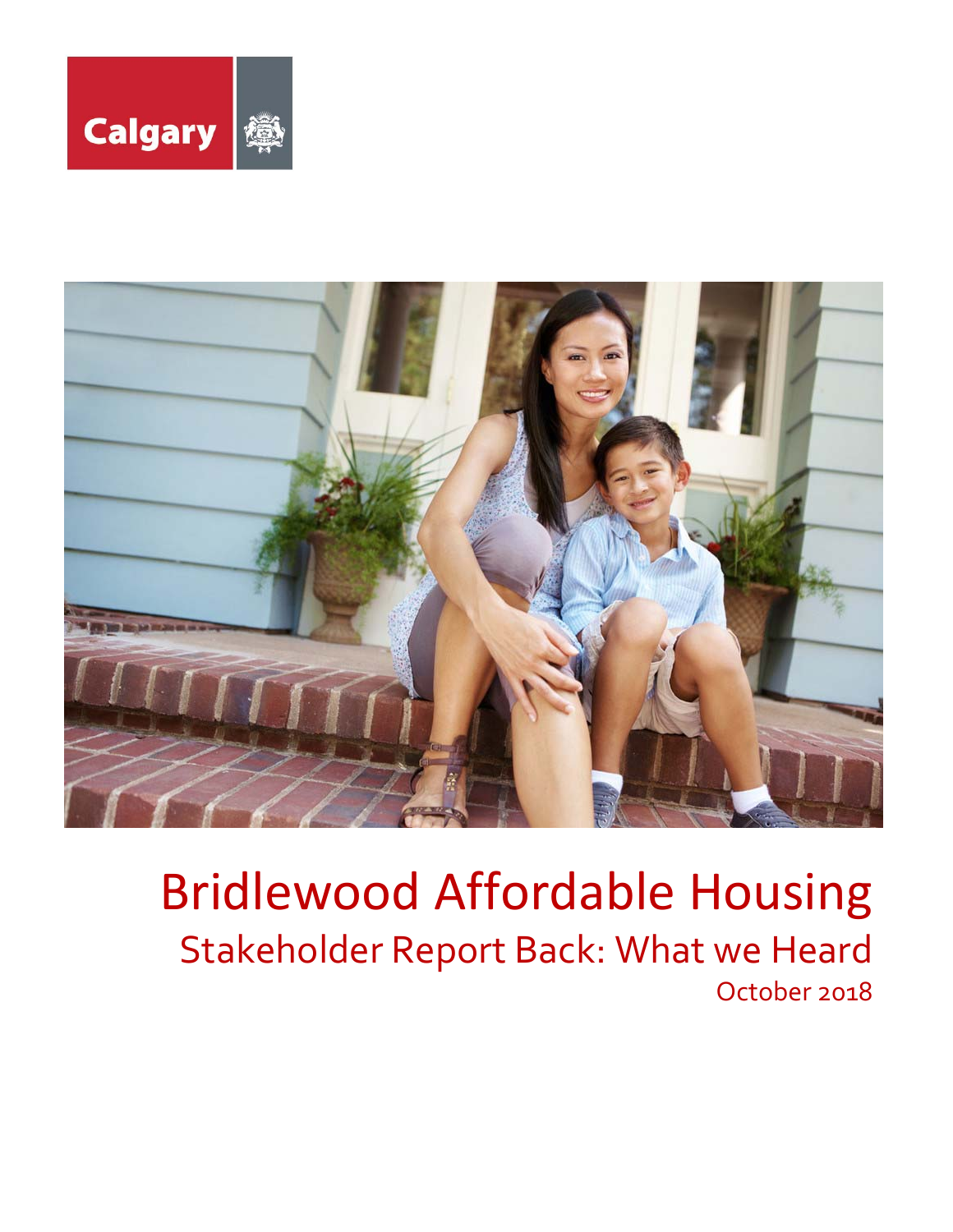

Stakeholder Report Back: What we Heard October 2018

### **Project overview**

Affordable Housing is now a priority at every level of government. Currently, Calgary's private housing market meets the needs of 78% of the city's households. Of the remaining households, 3.6% are supported by government and non-profit intervention, but 19% struggle with their housing costs. As of 2016, 88,000 Calgary households earning less than \$60,000 annually are currently in need of affordable housing.

To meet the ongoing need for affordable housing in Calgary, The City of Calgary has developed an ambitious and innovative approach to building new units. The City of Calgary's *Foundations for Home* Affordable Housing Strategy 2016-2025 includes the design and construction of new Affordable Housing units as a key priority, increasing the supply of homes to those in need.

Affordable housing sites are chosen based on specific criteria including proximity to amenities such as transit, and grocery stores. Developments are informed by research on tenant preferences, innovative industry practices and consultation with community stakeholders and citizens to ensure the developments are well integrated into existing neighbourhoods.

As part of the 2016-2025 Corporate Affordable Housing Strategy and to continue work to increase the supply of affordable housing, Calgary City Council has asked Calgary Housing to initiate a housing development at 2375 162 Avenue SW in the community of Bridlewood **(Location Map on following page)**.

The build is proposing approximately 62 townhouses/stacked townhomes units. Currently, there are no Non-Market Housing (NMH) units available in the community of Bridlewood.

Final numbers and form for home sizes and quantities will be determined through the engagement and design process. After construction, the building will be owned by The City of Calgary and managed by The City's operator of affordable housing; Calgary Housing Company.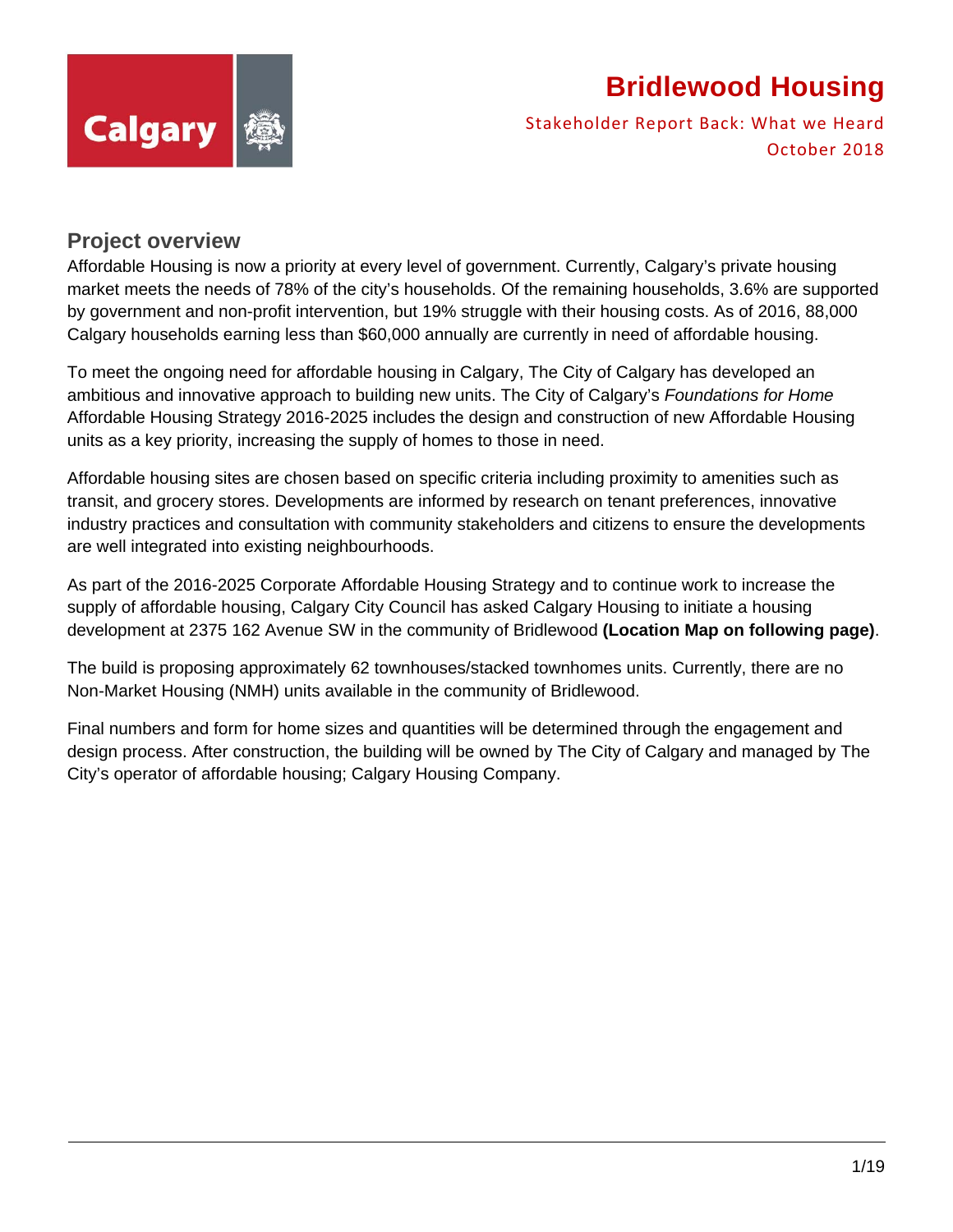

Stakeholder Report Back: What we Heard October 2018

### **Location Map**



**Bridleridge Heights SW**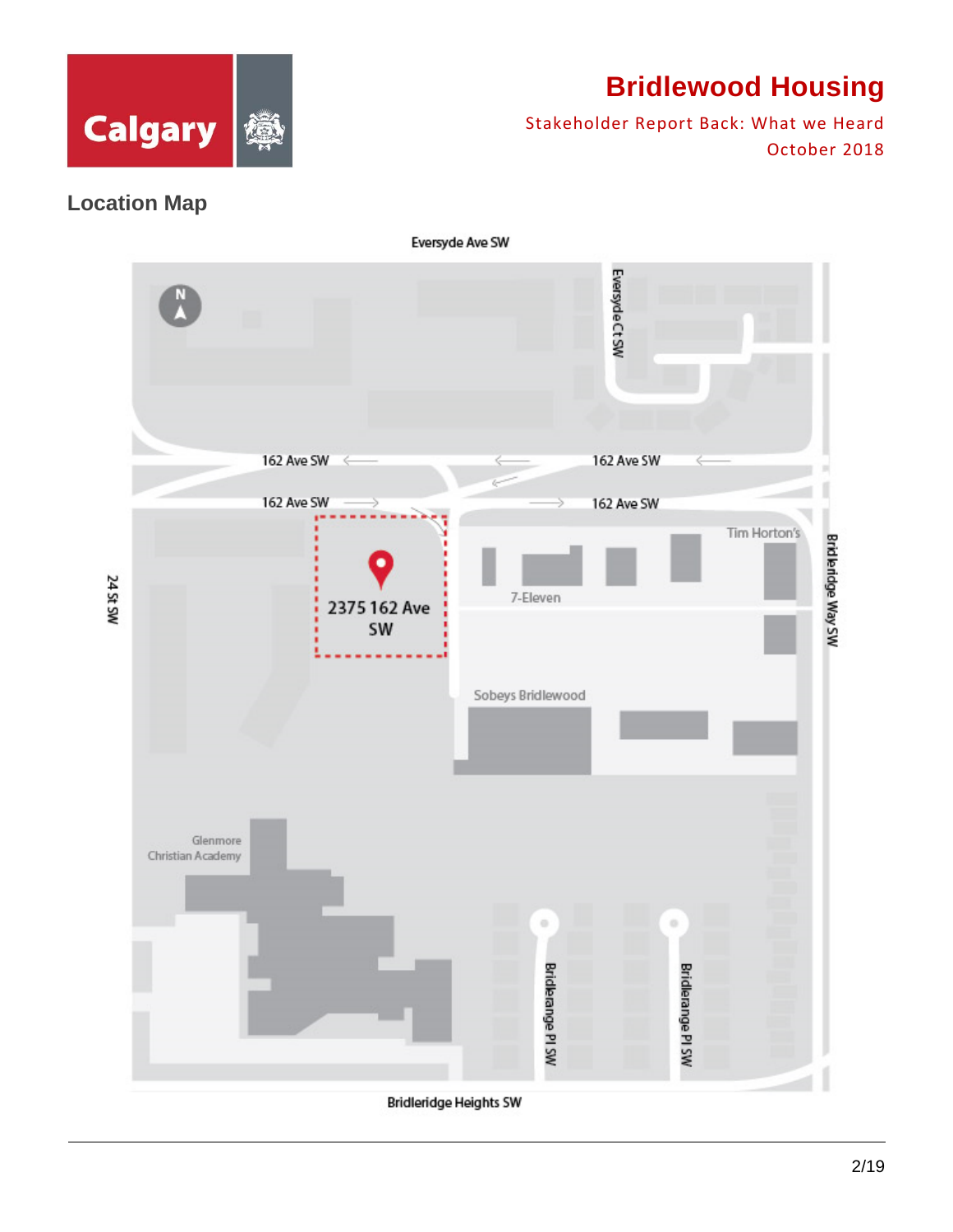

Stakeholder Report Back: What we Heard October 2018

### **Engagement overview**

At the City of Calgary engagement means, purposeful dialogue between The City and stakeholders to gather information to influence decision making. Engagement is:

- **Citizen-centric** focusing on hearing the needs and voices of both directly impacted and indirectly impacted citizens;
- **Accountable** upholding the commitments that The City makes to its citizens and stakeholders by demonstrating that the results and outcomes of the engagement processes are consistent with the approved plans for engagement;
- **Inclusive** making best efforts to reach, involve and hear from those who are impacted directly or indirectly;
- **Committed** allocating sufficient time and resources for effective engagement of citizens and stakeholders;
- **Responsive** acknowledging citizen and stakeholder concerns;
- **Transparent** providing clear and complete information around decision processes, procedures and constraints.

The City's commitment to transparent and inclusive engagement processes is outlined in the *Engage Policy* (CS009).

Bridlewood community engagement activities are comprised of stakeholder discussions, three community/public meetings, on-line project website and interactive tools and ongoing project email/calls.

These activities are distributed across three phases of engagement. Each phase incorporating various activities to ensure the highest quality of interaction and feedback. The phases are:

- Phase 1 (March September 2018)
	- o Targeted Stakeholder meetings with Community Associations, Schools and local businesses
	- o Public Meeting #1 (overview of project process, details and timelines)
	- o Online interaction
	- o Ongoing project emails/calls
- Phase 2 (November December 2018)
	- o Public Meeting #2 (project progress, opportunity to provide input on design)
	- o Online interaction
	- o Ongoing project emails/calls
- Phase 3 (March April 2019)
	- o Public Meeting #3 (review final project design, outcome and next steps)
	- o Online interaction
	- o Ongoing project emails/calls

The first of the public meetings was held on September 25, 2018, at Cardel Rec South in Calgary. Doors were open to the event from 6:30 P.M. to 8:30 P.M. Approximately 120 members of the public attended.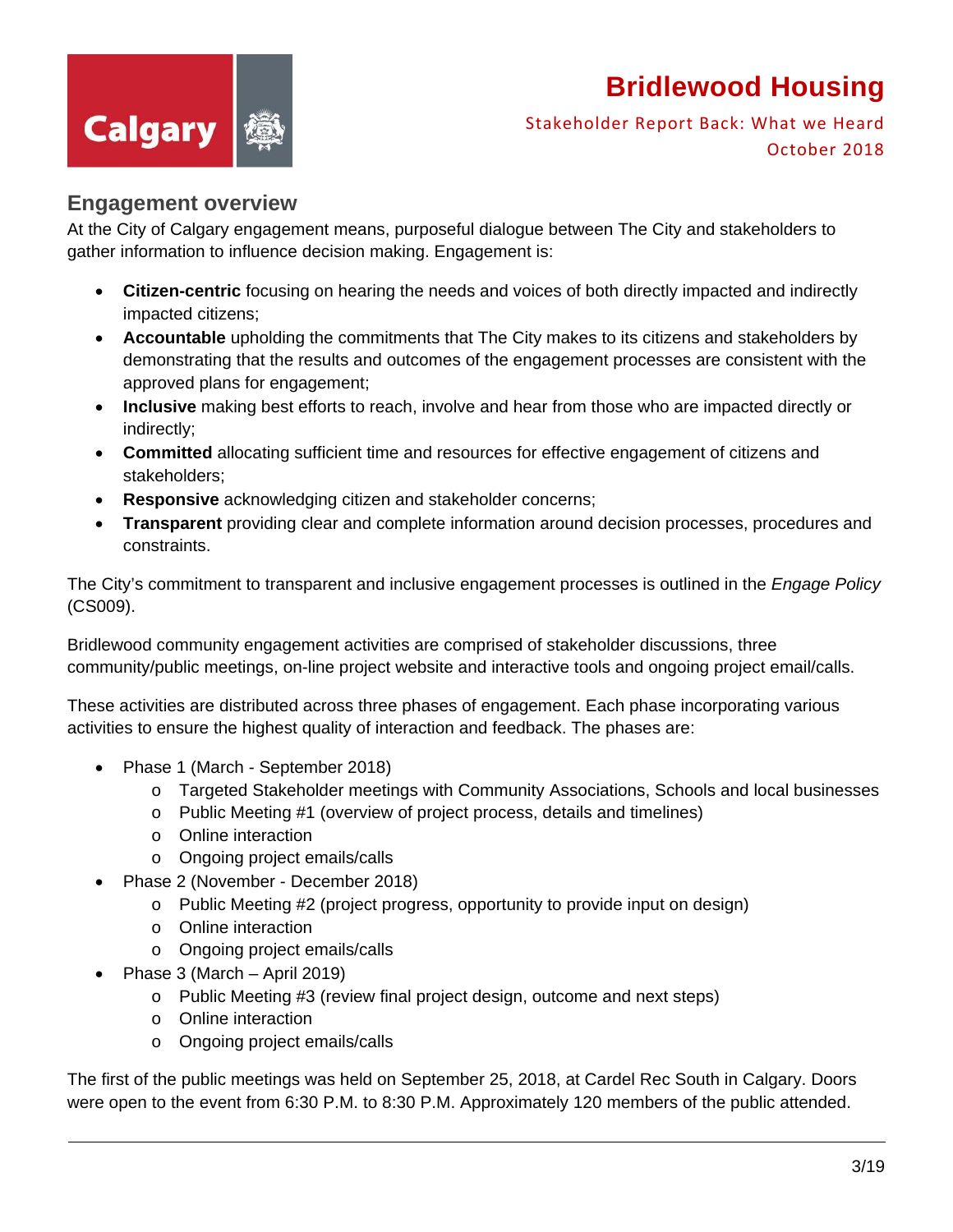

Stakeholder Report Back: What we Heard October 2018

The overarching goals of the meeting were to:

- Educate the public on general information about The City's Corporate Affordable Housing Strategy;
- Share with the community what type of development is being proposed in their community and associated land use changes; and
- Provide an opportunity to gather initial community questions and feedback/input on the proposal.

The public had an opportunity to interact with key members of the project team and ask all questions.

The public meeting provided a platform for meaningful conversations to take place with local community members and anyone interested in the development to provide input on how to optimize the development for future occupants, as well as the surrounding community.

### **What we asked**

The focus for this phase of engagement was education, sharing of information and meaningful dialogue. To solicit feedback, 4 simple questions were asked:

- **1. What questions do you have on affordable housing generally and specific to your community?**
- **2. What do we need to consider as this site develops?**
- **3. What concerns do you have regarding the site?**
- **4. Do you see any unique opportunities for this project?**

#### **What we heard**

Feedback was gathered at the public meeting by display/information boards with sticky notes, feedback forms (exit survey), general conversation and an online survey.

The most common response we heard was:

Consider use of site as park / community garden / recreation.

The 4 main areas for concern were:

- Concern with safety / increased crime;
- Concern with property value reducing;
- Concern with increased parking challenges; and
- Concern with increased density / overcrowding.

The most commonly considered opportunities of the project were:

- A place where tenants can belong / a home for less fortunate members of the community;
- A mix of people is good for the community;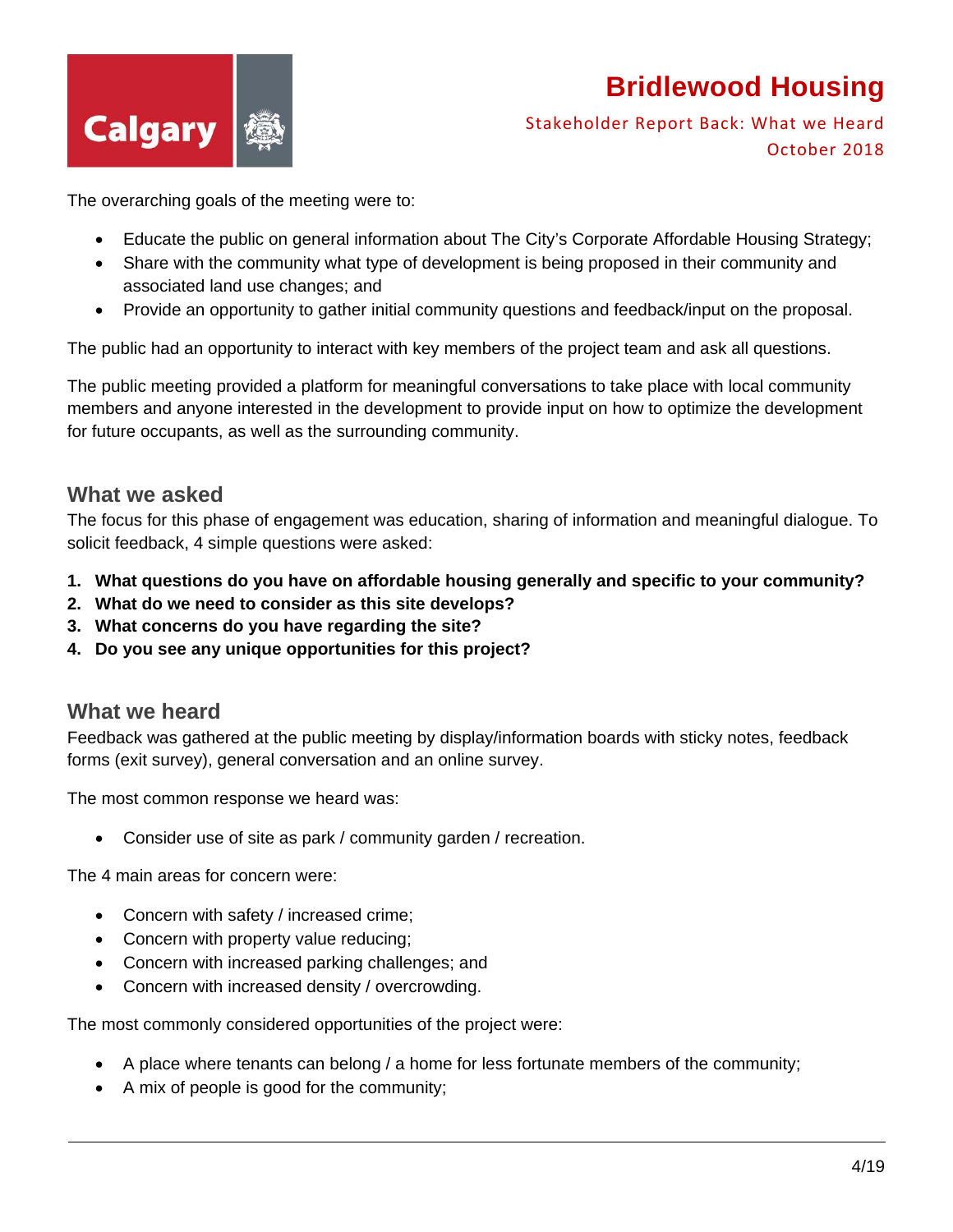



- There is not enough affordable housing in Calgary / should be spread throughout;
- The project can become a showcase for well developed affordable housing.

For a detailed summary of the input that was provided, please see the Summary of Input section. For a verbatim listing of all the input that was provided, please see the Verbatim Responses section.

#### **Next steps**

The collected feedback will be made available to the project team for review, distributed to stakeholders, and posted publicly on line.

The information gathered will be used to inform the design of the development and site plan where possible.

The next stage of engagement will be a second public meeting on November 20th, 2018, at Cardel Rec South. This event will allow attendees to review project progress and provide further input into a more detailed site plan and building design.

A third and final public meeting to review the final design will be held in early spring of 2019.

In addition to these engagement activities, opportunities for further public input will be presented as the project enters the approvals stage of the process. It is anticipated that the application to redesignate the land use district on the site will occur in November/December 2018. The review of this application will incorporate open houses, circulation to external stakeholders, public notices and a public hearing before Council. The development permit application is subsequently planned for submission in early 2019. Similarly, the review of this application will be subject to public notification, circulation to external stakeholders, and an appeal period.

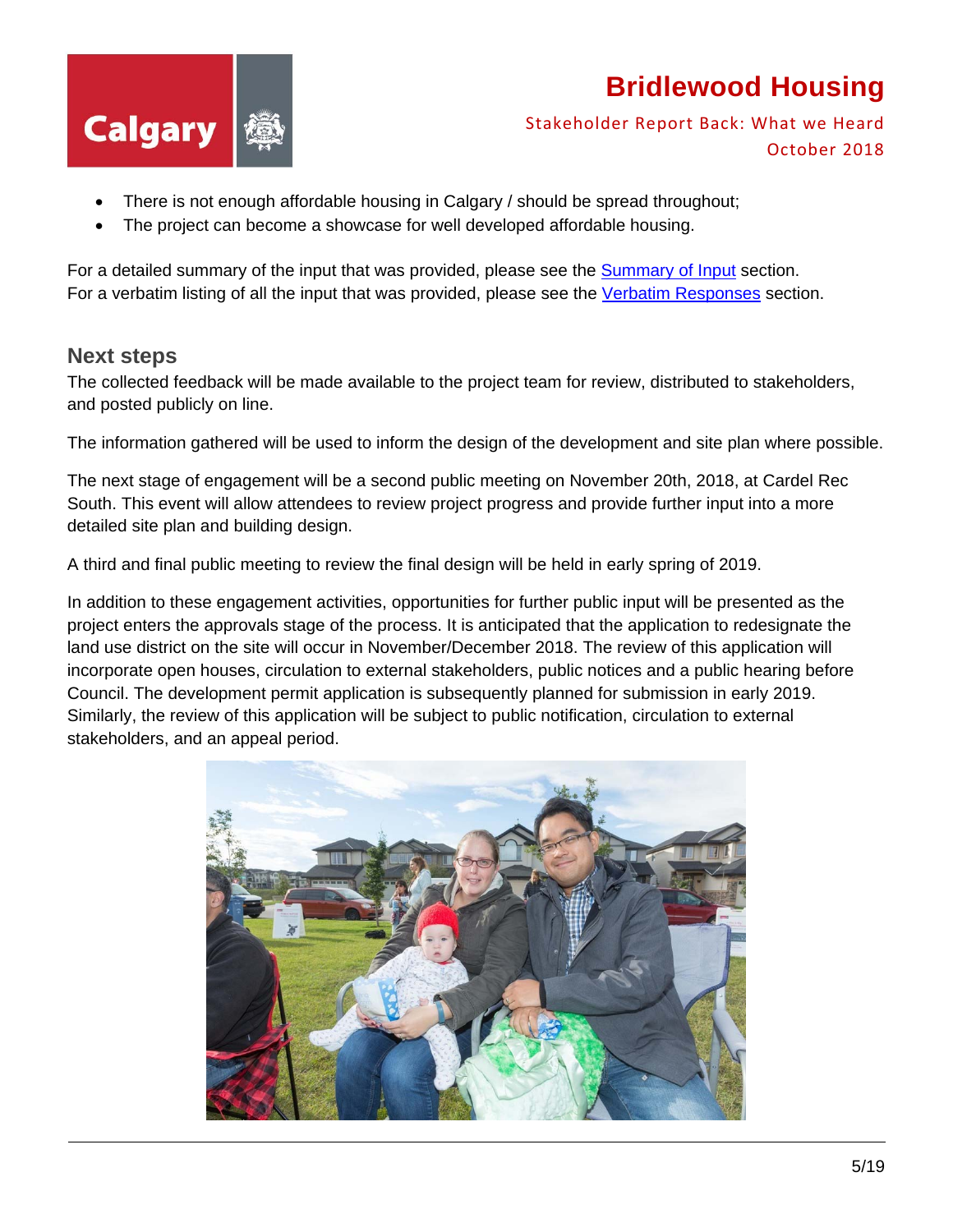

Stakeholder Report Back: What we Heard October 2018

### **Summary of Input**

The below tables set out the most common themes from each of the questions and a brief summary of the comments made. The final table considers all themes within the cumulative data and depicts the frequency of their appearance.

#### **1. What questions do you have on affordable housing generally and specific to your community?**

| <b>Theme</b>                           | <b>Summary of comments</b>                                               |
|----------------------------------------|--------------------------------------------------------------------------|
| Concern with safety / crime            | Concerns the development will result in increased crime rates - how      |
|                                        | will the safety of the existing community be guaranteed?                 |
| Consider use of site as park /         | Not enough playgrounds - develop green space and recreation              |
| community garden / recreation          | facilities for existing community members                                |
| Concern with density / overcrowding    | The area is too crowded $-$ too small and congested                      |
| Generally unsupportive of project      | Why was this location chosen $-$ would somewhere closer to the city      |
|                                        | centre and employment be better?                                         |
| Concern with property value reducing   | Concern for property value – how can the community support this?         |
| Concern with traffic congestion / site | Traffic and access to 162 Avenue – how will this work?                   |
| access                                 |                                                                          |
| Consider on-site management of         | Will there be on-site management to address immediate issues with        |
| property and tenants                   | tenants?                                                                 |
| Concern/query on future funding of     | Concerns that projects like this in the past are currently struggling to |
| project (reference existing            | fund repairs - how will this development continue to be funded?          |
| unmaintained properties)               |                                                                          |

#### **2. What do we need to consider as this site develops?**

| <b>Theme</b>                         | <b>Summary of comments</b>                                               |
|--------------------------------------|--------------------------------------------------------------------------|
| Consider use of site as park /       | General agreement that the area is lacking in greenspace and parks       |
| community garden / recreation        | for children - there should be a community garden or playground          |
| Concern with parking                 | Parking space for the new development - the area is already<br>congested |
| Concern with property value reducing | Property values will decrease - use the site for market value instead    |
| Concern with safety / crime          | Safety of the surrounding communities and school children in the<br>area |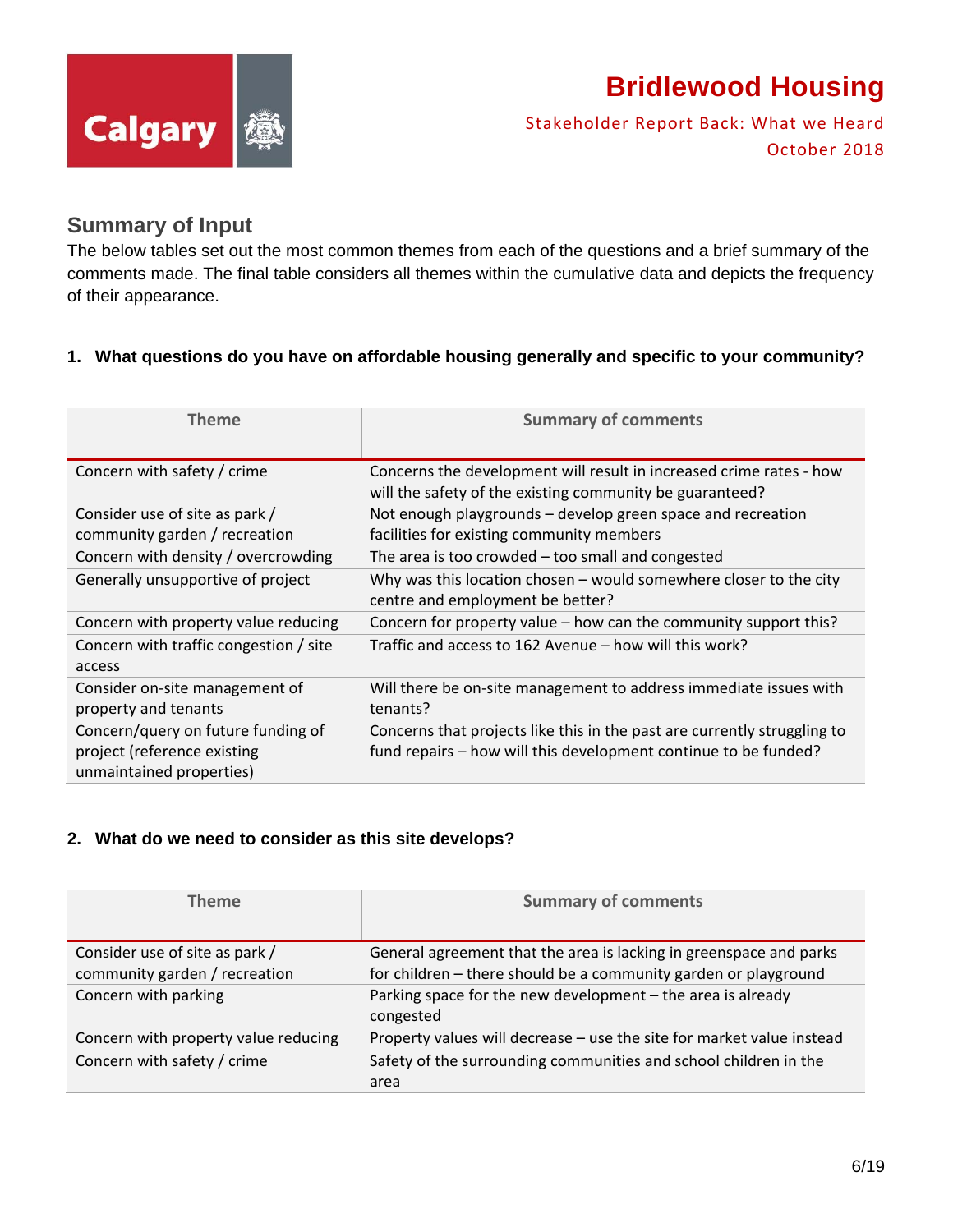

### Stakeholder Report Back: What we Heard October 2018

| Concern with density / overcrowding                                                             | The area is already overcrowded – there are too many people and too<br>many condos                       |
|-------------------------------------------------------------------------------------------------|----------------------------------------------------------------------------------------------------------|
| Concern with traffic congestion / site                                                          | Transportation and access concerns - busy road already, not safe                                         |
| access                                                                                          |                                                                                                          |
| Improve pedestrian / bike accessibility<br>in and around site (concern this will be<br>removed) | Include the existing path in the design, improve crossing of 162 Ave to<br>access Sobeys                 |
| Increase local amenities to support new<br>residents (shops, services, day-cares<br>$etc.$ )    | Need to increase local shops that are within walking distance, a<br>community hub would benefit the area |

### **3. What concerns do you have regarding the site?**

| <b>Theme</b>                                                    | <b>Summary of comments</b>                                                                                                                            |
|-----------------------------------------------------------------|-------------------------------------------------------------------------------------------------------------------------------------------------------|
| Concern with safety / crime                                     | Increased crime and safety of residents, property damage, keep the<br>bad guys out                                                                    |
| Concern with property value reducing                            | Property values will go down, residents will lose money, the city<br>should reimburse the loss of value                                               |
| Concern with parking                                            | There will not be enough parking unless there is underground<br>parking, 1 lot per unit is not enough and the snow route removes on<br>street parking |
| Concern with density / overcrowding                             | The lot is too small for that many units, it is too close to other condos,<br>there is not enough medical clinics for that many people.               |
|                                                                 | Concerns the building will block the views and sunlight for the<br>neighbouring properties                                                            |
| Consider use of site as park /<br>community garden / recreation | Children already use the site as a park as there are no other<br>recreation facilities in the area                                                    |
| Concern with traffic congestion / site<br>access                | There is not sufficient access in and out of the site, it is already a<br>congested neighbourhood                                                     |
| Concern with pressure on transit                                | The buses are already overcrowded, bring the LRT to Bridlewood                                                                                        |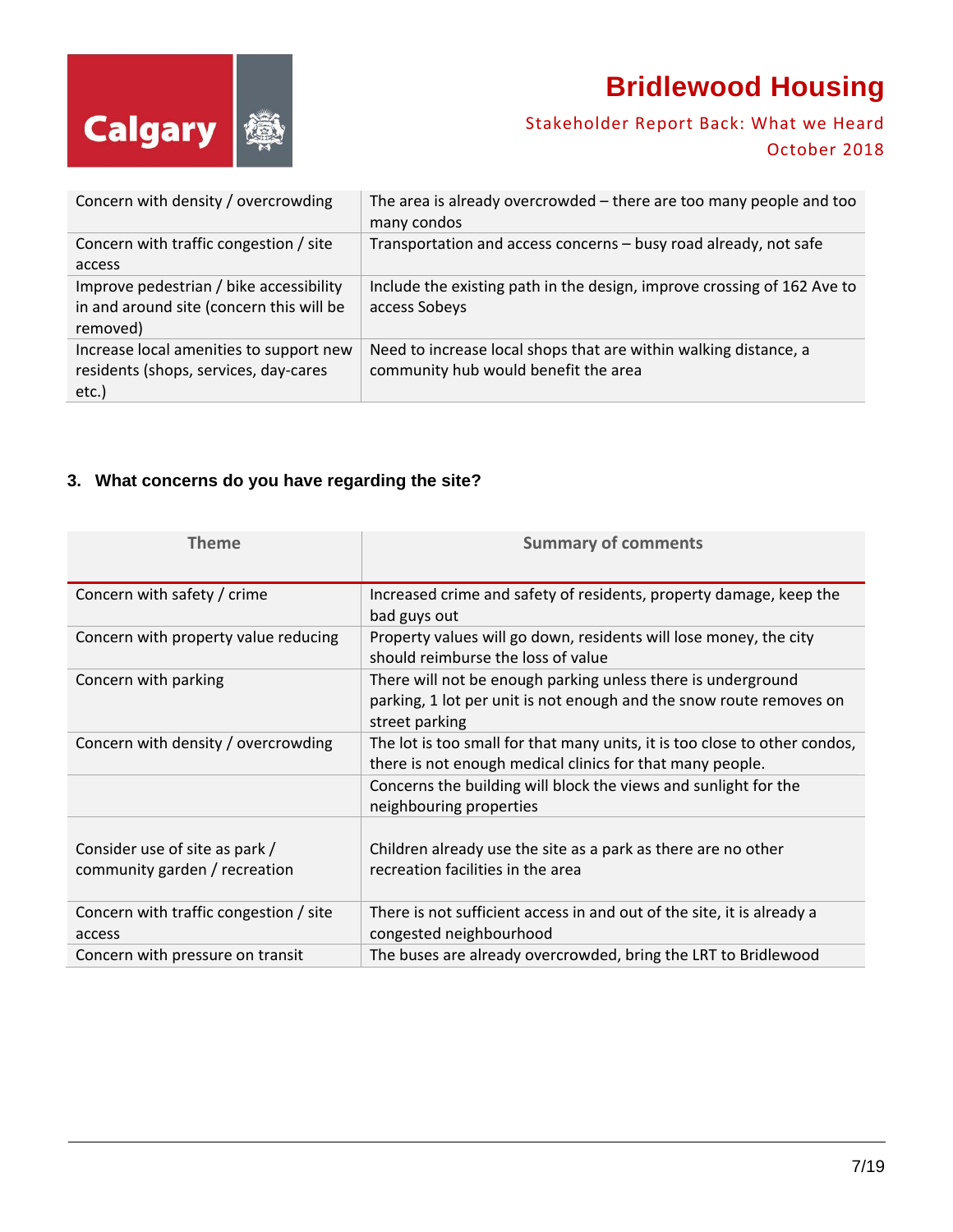

Stakeholder Report Back: What we Heard October 2018

### **4. Do you see any unique opportunities for this project?**

| Theme                                     | <b>Summary of comments</b>                                                                                                                  |
|-------------------------------------------|---------------------------------------------------------------------------------------------------------------------------------------------|
| Consider use of site as park / community  | Gathering spaces, community hubs, more accessible green                                                                                     |
| garden / recreation                       | spaces/parkland, community gardens, playgrounds for kids                                                                                    |
| Generally unsupportive of project         | No opportunities - don't bring the project to Bridlewood                                                                                    |
| Concern with architectural design         | Good design will enhance the community, accessibility and universal                                                                         |
| (suggestion for high quality integration) | design should be considered in the new project                                                                                              |
| Generally supportive of project           | This could be a great help for less fortunate people, if done well it<br>could showcase placement of affordable housing throughout the city |
| Consider support systems for tenants of   | More than just a roof over their heads, support systems should help                                                                         |
| affordable housing                        | integration with community                                                                                                                  |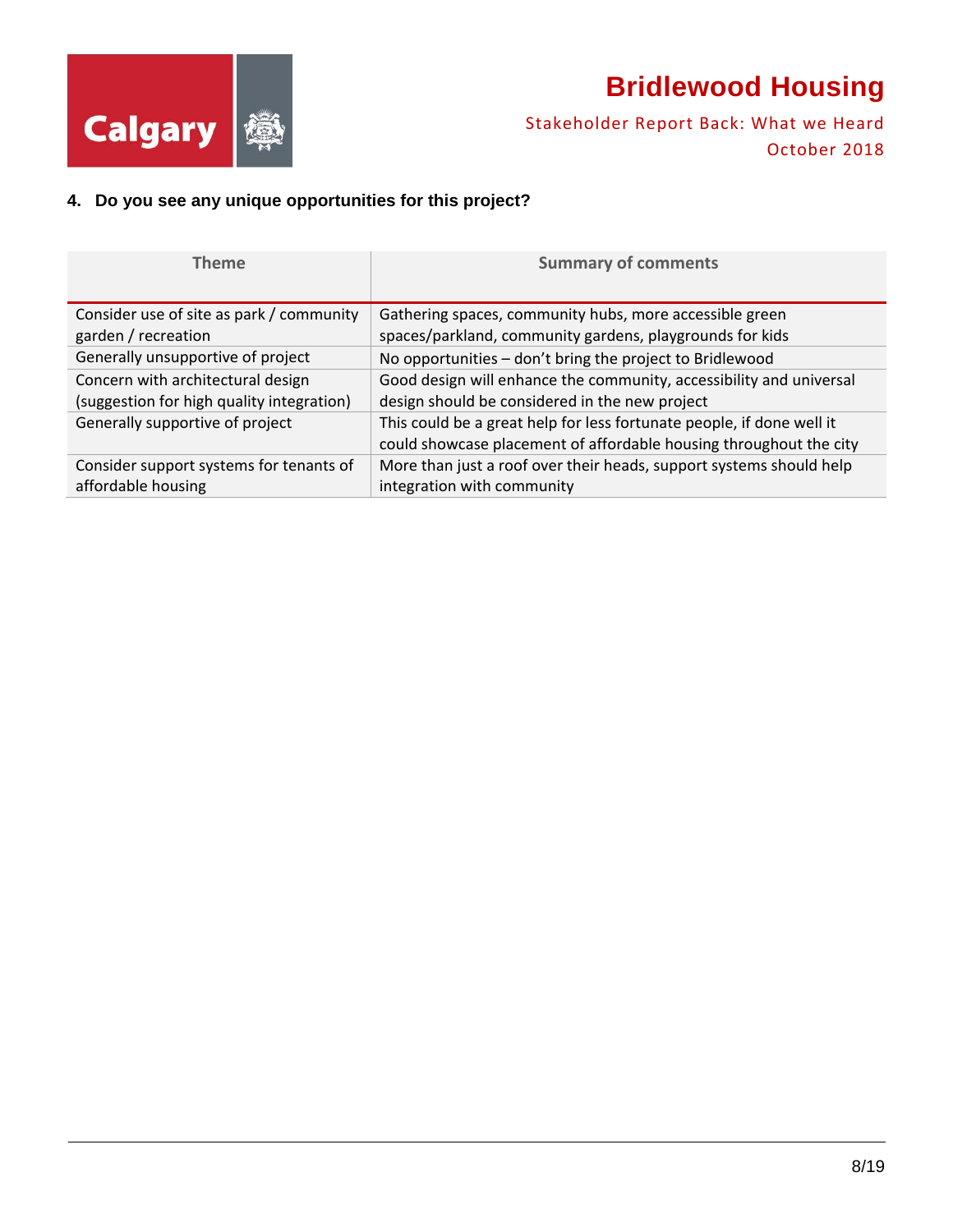

Stakeholder Report Back: What we Heard October 2018

### **Verbatim Comments**

#### **1. What questions do you have on affordable housing generally and specific to your community?**

In Person Feedback:

62 units x average of 2 children = 124 students. School need to receive support for increase in size (additional funding) to meet the educational needs of the students i.e. special education, psychologically challenged. Teacher training in meeting needs. Impact on existing school design and classroom capacity How do you control who is let in after your applicant is approved? Trash, drugs, domestic abuse, theft robbery, stolen vehicles? According CHC report [indecipherable] has a lot of spots for low income people to live but not enough funding to maintain the houses. How is CHC going to maintain this new development? The city already has properties that aren't maintained. Why not upgrade them rather than having them condemned Forget about all the concerns people have about the density of people. We do not have enough low‐income housing in Calgary. Is this new project designed specifically for the deserving members of the Bridlewood community? Access to 162 avenue Traffic Unacceptable Why Bridlewood? Why such housing is planned in SW when work is mostly downtown? Noise and dust We have condos behind our house. As many are tenants and transient, there are many times loud aggressive people who make the neighbourhood unpleasant. Will it be condos or townhouses? No playgrounds How about a community rec centre for low income families already living there Its already too crowded This project will make this area too crowded This is not the site for this ‐ too small and congested No parking Historically property prices have dropped with less buyers when affordable housing exists in a community. How is this convincing to our community? These may be people with issues and this will lead to increase in crime rate This project will bring more crime to our community. Our cars already got two times broken‐in Currently we live in a safe community with no affordable housing existing ‐ what guarantee of safety will be provided when building such housing? This would bring more crime in to our area that is already struggling with an increased crime rate Rental at higher price - is housing affordability not part of just living in a city?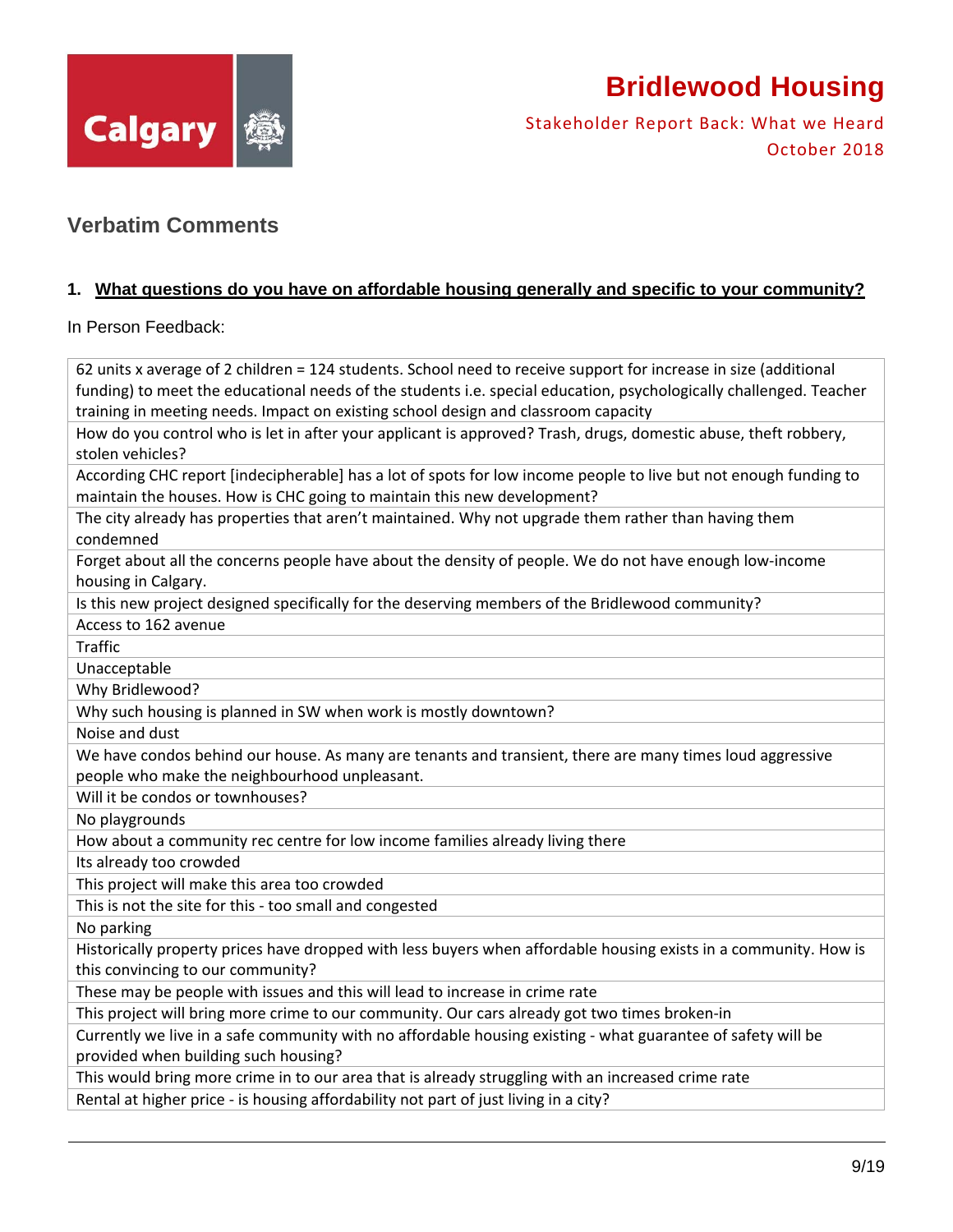



What about development looking run down? Live‐in super? What about property value?

#### Online Feedback:

Consider developing green space/park for EXISTING community benefit instead

ON SITE MANAGEMENT ‐ understand from Engagement session this will be lacking? Provide info re comparable projects and impacts on other communities. Introduce us to the people who will be living there ‐ share their stories

Rather then building more affordable housing I would like to see the city do something to fix the Westbrook LRT station. 10‐acre lot of mud surrounding a crime hub

Will there be enough community no cost before/after school activities for the families

#### **2. What do we need to consider as this site develops?**

In Person Feedback:

| Need to increase amenities, (gas stations, mall) places people can walk to instead of taking vehicle or bus          |  |
|----------------------------------------------------------------------------------------------------------------------|--|
| A step toward smooth project development                                                                             |  |
| Access                                                                                                               |  |
| Transportation                                                                                                       |  |
| Safe traffic scheme                                                                                                  |  |
| Move the site. No access                                                                                             |  |
| Traffic impact, already busy arterial road                                                                           |  |
| The building will block my view                                                                                      |  |
| The opinions of the current tenants and owners who oppose this build, as you have made your decision and leave       |  |
| us with how we can make your project look pretty.                                                                    |  |
| Is there any chance that this project will not go through? If the housing must be built it needs to be aesthetically |  |
| pleasing, modern low-rise lower number of units                                                                      |  |
| Engage with Community association to disseminate information. There was no mention of this project in recent         |  |
| newsletter although could be due to deadlines                                                                        |  |
| The area should be used for green space                                                                              |  |
| Save a green zone for children. Main reason we bought was for the green zone                                         |  |
| Its by a gas station, already so crowded in the areas                                                                |  |
| High density already                                                                                                 |  |
| The area is already crowded                                                                                          |  |
| Parking space for new housing                                                                                        |  |
| Lack of parking                                                                                                      |  |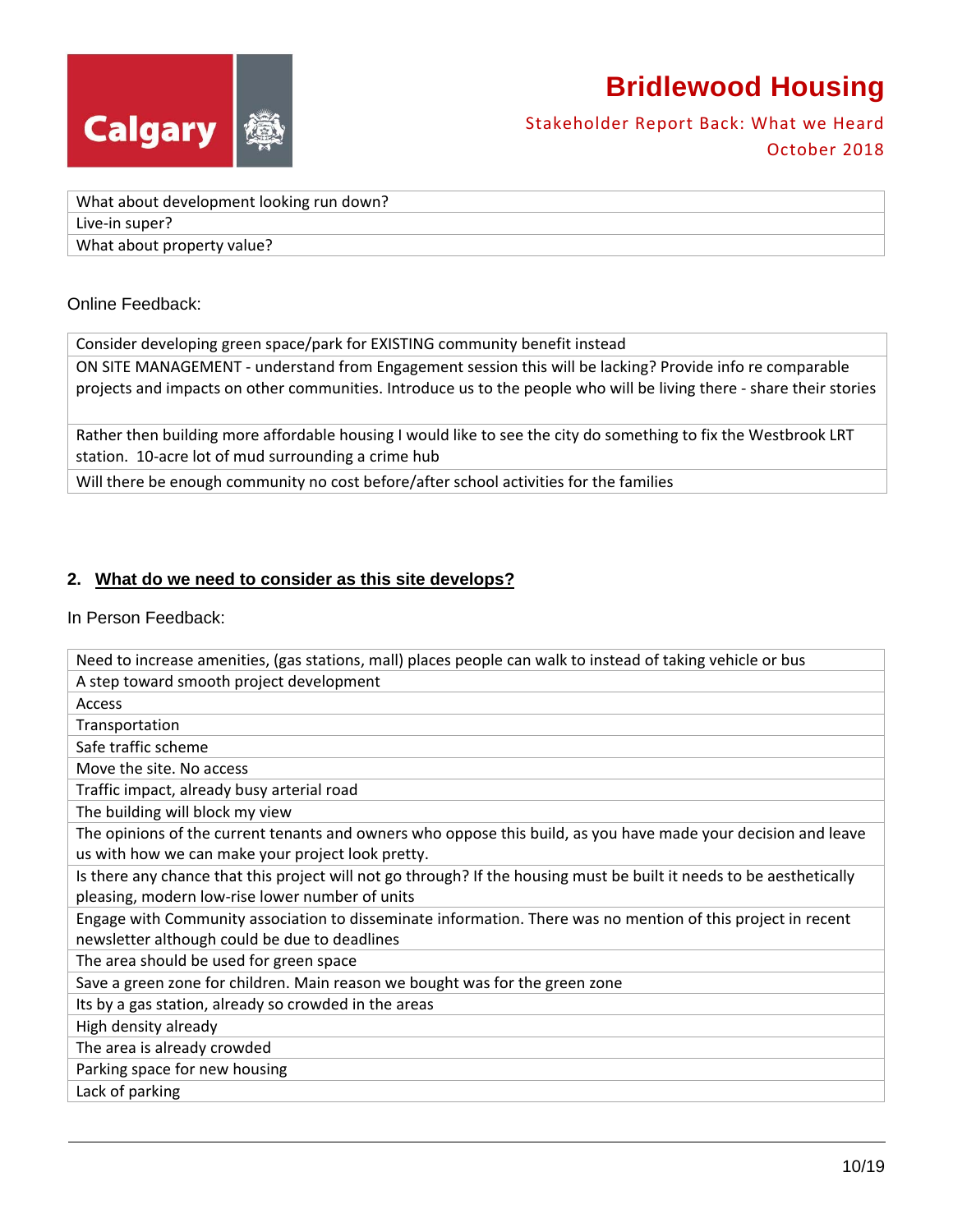

### Stakeholder Report Back: What we Heard October 2018

| My property value                                                                                                                                     |  |
|-------------------------------------------------------------------------------------------------------------------------------------------------------|--|
| Property value of apartments will go down - who is city going to compensate people?                                                                   |  |
| Drop in property values                                                                                                                               |  |
| My property value will go down                                                                                                                        |  |
| Sell to developer for marketable multi-family - not affordable                                                                                        |  |
| Property values around the area decrease                                                                                                              |  |
| Security                                                                                                                                              |  |
| We have chosen this neighbourhood for its child friendly community, with elementary and middle school nearby.<br>Don't want to make it a risky place. |  |
| Crime in the area will increase                                                                                                                       |  |
| There are 3 schools in this area, another one is planning. This project will bring unsafety to the students.                                          |  |
| Safety of surrounding areas                                                                                                                           |  |
| Crime to businesses and residential properties in and around the area                                                                                 |  |
| Ranking for schools - how will affordable housing impact rankings?                                                                                    |  |
| Ensure community support for new Canadians                                                                                                            |  |
| Concern about waitlist screening process - immediate placement? Why?                                                                                  |  |
| Screen for employment and family structure                                                                                                            |  |
| Why not create an advisory committee of residents who can vet applicants?                                                                             |  |
| Recently it was reported that there are units that are vacant due to budgetary constraints in terms of needed                                         |  |
| repairs. How can we be assured that this won't be the situation with this site in 10 or 20 years?                                                     |  |
| How is this funded over long term?                                                                                                                    |  |
| Lighting of path                                                                                                                                      |  |
| Making the existing path included in design                                                                                                           |  |
| Preserve pedestrian path                                                                                                                              |  |
| Pedestrian crossing on 162 avenue                                                                                                                     |  |
| Path is currently awkward during inclement weather - rough path. Drainage in winter - path is slippery                                                |  |
| Access to Sobeys will be impacted                                                                                                                     |  |
| I showed up today to show support for the project                                                                                                     |  |
| A place where tenants can belong                                                                                                                      |  |
| A community hub will benefit the area                                                                                                                 |  |
| Why still a snow route?                                                                                                                               |  |
| Access concerns                                                                                                                                       |  |
| How will traffic be impacted by the housing and new school development? Will there be traffic lights?                                                 |  |
| Don do it                                                                                                                                             |  |
| Unacceptable                                                                                                                                          |  |
| Short length of tenancy does not help build community                                                                                                 |  |
| Concerned about noise close to other building                                                                                                         |  |
| Whose interests are being represented in the process?                                                                                                 |  |
| Prefer stacked town home                                                                                                                              |  |
| Consult with Transit, #14 route highly used                                                                                                           |  |
| Clarity around why this particular spot was chosen                                                                                                    |  |
| Would like to see Cllr Colley Urghart at future events                                                                                                |  |
|                                                                                                                                                       |  |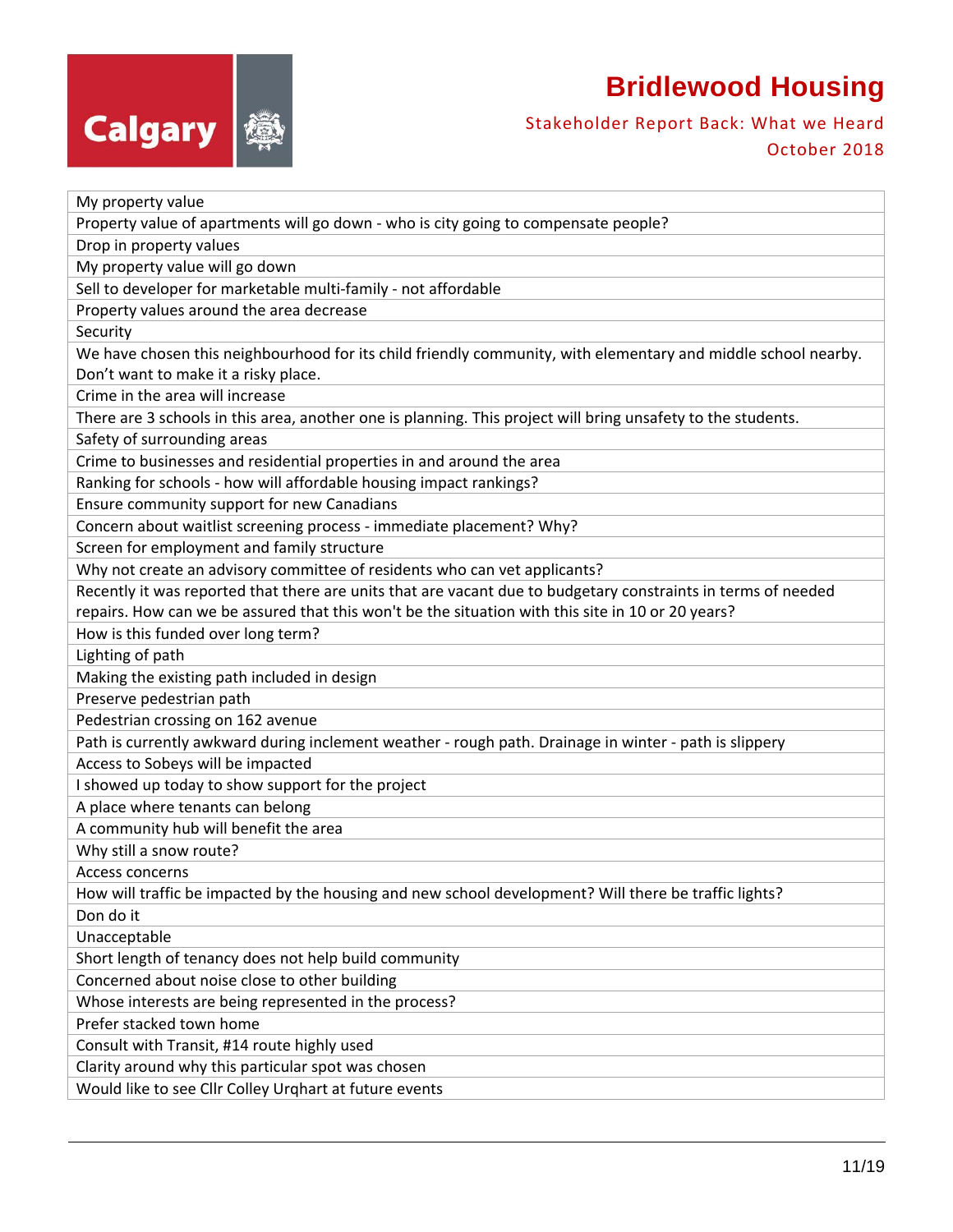



| General lack of green space for youth in the area. Kids already play in the park    |  |
|-------------------------------------------------------------------------------------|--|
| Open woodland area south of proposed site. Family friendly space, community gardens |  |
| Green space                                                                         |  |
| Playground                                                                          |  |
| Playground! School playground is fenced off                                         |  |
| Build a park                                                                        |  |
| Playground                                                                          |  |
| Zero playgrounds                                                                    |  |
| Forested area values, would like a park / playground                                |  |
| Park with parking                                                                   |  |
| What about parks for kids?                                                          |  |
| How much did this cost?                                                             |  |
| Density                                                                             |  |
| Density                                                                             |  |
| Too many people, so many condos already                                             |  |
| How did you decide the number of units for this site? This is more than other sites |  |
| Parking in adjacent neighbourhood                                                   |  |
| Over parking congestion in area                                                     |  |
| Parking                                                                             |  |
| Parking - where will everyone park?                                                 |  |
| Parking concerns                                                                    |  |
| Zero parking                                                                        |  |
| <b>Enough Parking?</b>                                                              |  |
| Underground parking doesn't add to parking issues                                   |  |
| Property values decrease                                                            |  |
| What about my market value?                                                         |  |
| Increase police presence                                                            |  |

#### Online Feedback:

Managing construction traffic/noise/disturbance and pedestrian safety/access to shopping centre during build

#### ON SITE MANAGEMENT for project if/when completed

Having a secure location by going in and out

nice development

Ease of access for supportive services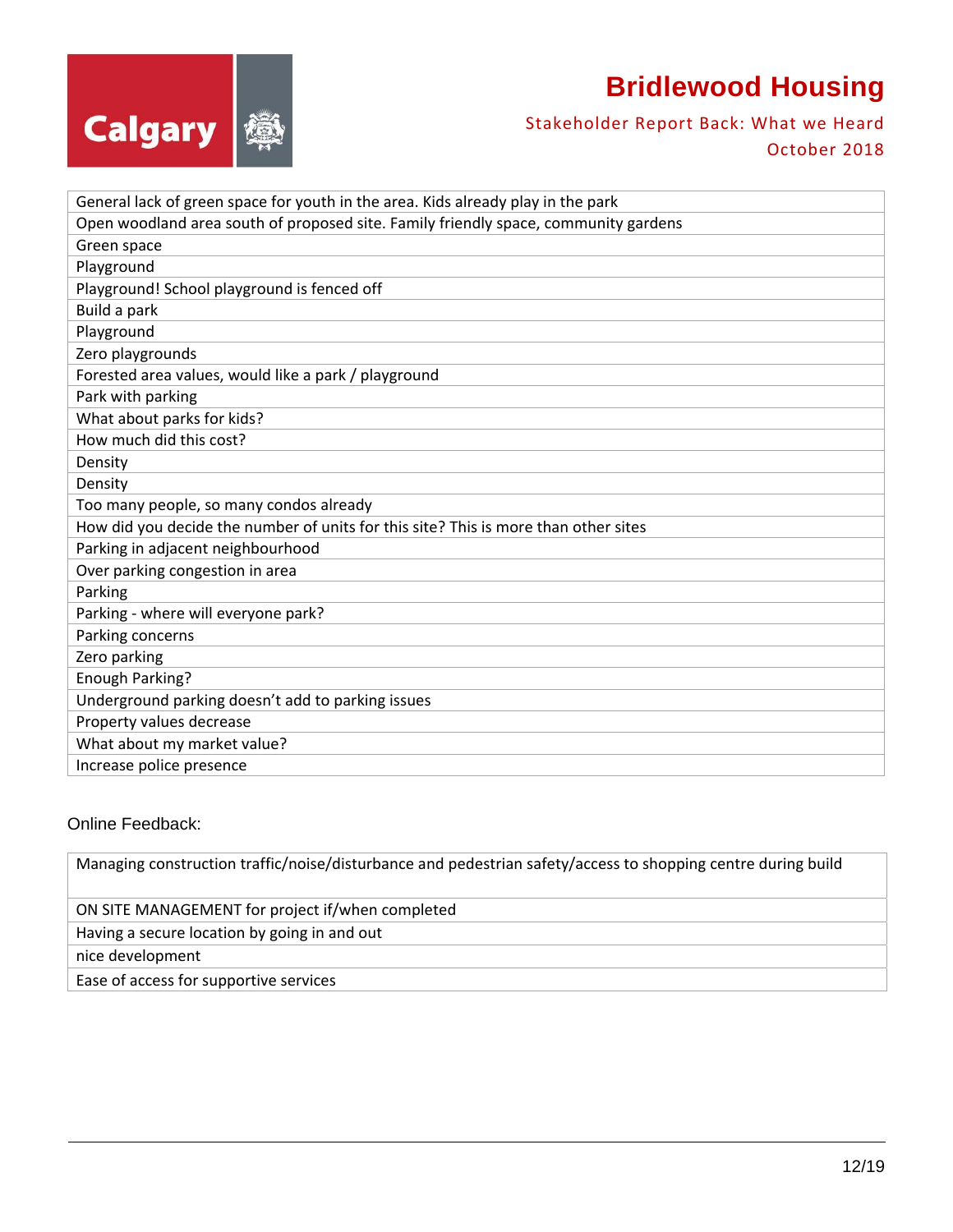

Stakeholder Report Back: What we Heard October 2018

### **3. What concerns do you have regarding the site?**

In Person Feedback:

| I do hope this site will be for the qualified members of Bridlewood community                                                                                                                 |  |
|-----------------------------------------------------------------------------------------------------------------------------------------------------------------------------------------------|--|
| Construct bike paths                                                                                                                                                                          |  |
| I personally do not have any concerns, although I think that people living in the nearby condos will be upset                                                                                 |  |
| How close the building to condo                                                                                                                                                               |  |
| What would a handicapped person do for garbage/compost recycling?                                                                                                                             |  |
| I thought it was going to be further down on 162nd ave closer to the interchange                                                                                                              |  |
| Youth Centre. Environmental Studies Centre                                                                                                                                                    |  |
| Too congested already                                                                                                                                                                         |  |
| No good access in and out                                                                                                                                                                     |  |
| <b>Traffic</b>                                                                                                                                                                                |  |
| Congestion in traffic                                                                                                                                                                         |  |
| This is a high-density neighbourhood filled with starter homes with small children. The traffic is already high, there<br>is parking on the streets. Additional 62 units will further clog it |  |
| Lack of egress - 162 major thoroughfare and already busy                                                                                                                                      |  |
| Area is already crowded and lots of traffic                                                                                                                                                   |  |
| Increase in garbage                                                                                                                                                                           |  |
| Not fair to impose what will affect the majority based on the minority                                                                                                                        |  |
| Don't do it                                                                                                                                                                                   |  |
| Concerned about height - overlooking site                                                                                                                                                     |  |
| Height of the building - current open space view                                                                                                                                              |  |
| Concerned about height - 3rd floor of condo                                                                                                                                                   |  |
| Blocked views for the condo west of this project                                                                                                                                              |  |
| Concerned about height (2 storeys)                                                                                                                                                            |  |
| Town home - same height as houses preferred - not higher                                                                                                                                      |  |
| Concern about height                                                                                                                                                                          |  |
| Impact on view - 3rd storey across the way. Been there since it was built                                                                                                                     |  |
| Blocked sunlight for apartments behind                                                                                                                                                        |  |
| Owners take pride in their homes, this is rental                                                                                                                                              |  |
| Concern about upkeep of properties                                                                                                                                                            |  |
| Maintenance of site                                                                                                                                                                           |  |
| Being rentals, there then becomes little to no pride of ownerships. Lack of respect for area around development                                                                               |  |
| Damage properties - people who get in free don't value properties                                                                                                                             |  |
| Concerned about noise                                                                                                                                                                         |  |
| Bridlewood gets a bad rap                                                                                                                                                                     |  |
| Those who move in won't care about the community values                                                                                                                                       |  |
| This project will bring too many people to this area, the community will be cheaper and turning to slum                                                                                       |  |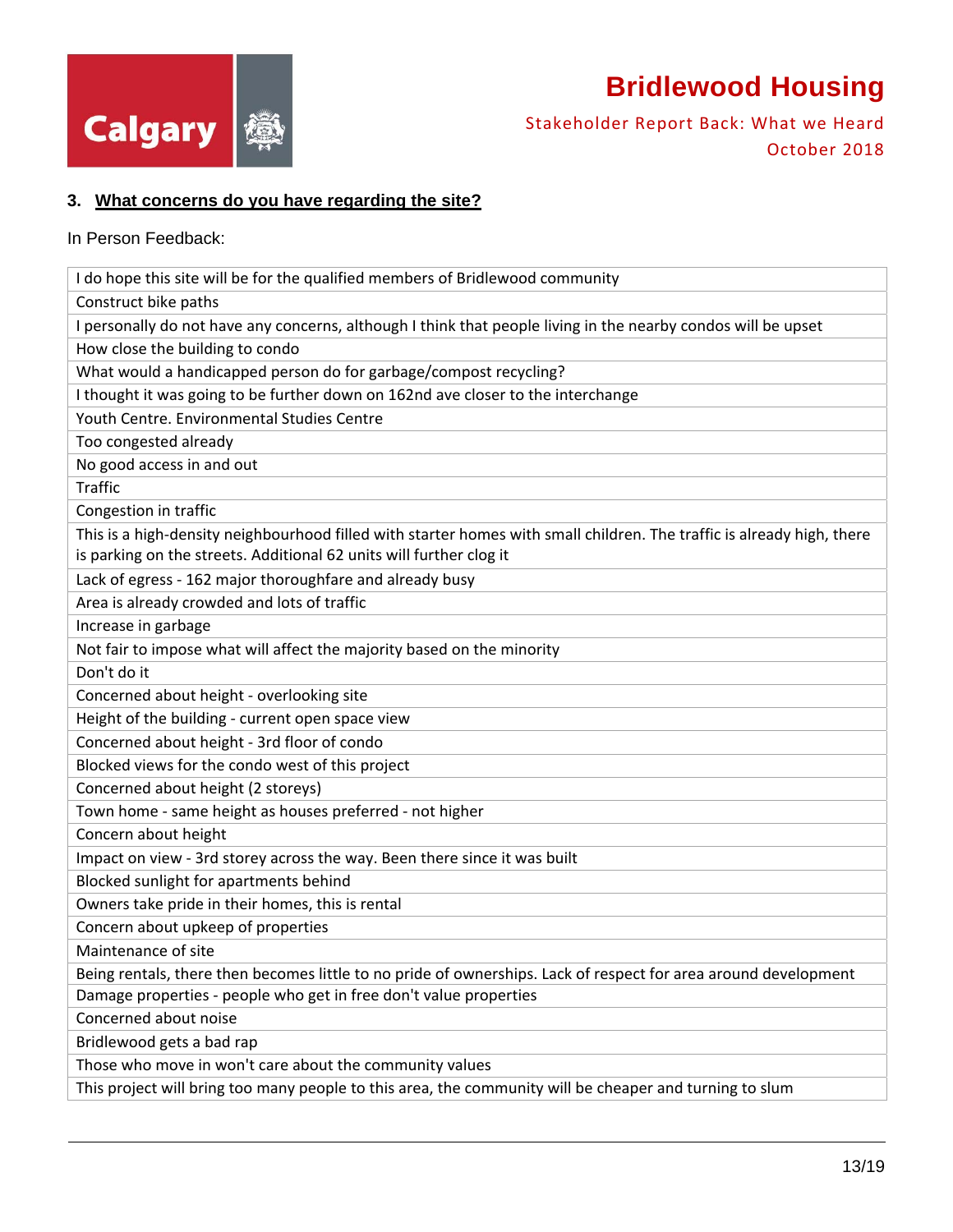

Stakeholder Report Back: What we Heard October 2018

| That the CoC will just let this slip through w/o our feedback                                                                                    |  |
|--------------------------------------------------------------------------------------------------------------------------------------------------|--|
| Wildlife impact                                                                                                                                  |  |
| Concern about forested land and wildlife                                                                                                         |  |
| Transit impact - bus already busy                                                                                                                |  |
| Congested transit                                                                                                                                |  |
| Not close to LRT, need good bus system                                                                                                           |  |
| Bring LRT to Bridlewood                                                                                                                          |  |
| The site is currently used for open space, walking, deer, kids playing, dogs                                                                     |  |
| Why not a park? Why this site? Really need a playground                                                                                          |  |
| It will be better if you make new green zone in this place                                                                                       |  |
| People use the site - kids. Connectivity used through the site                                                                                   |  |
| Bridlewood has very few parks and public spaces                                                                                                  |  |
| Build kids park                                                                                                                                  |  |
| Leave green space large parks (where people gather as a community - lawn bowling, cricket like Stanley park,<br>centennial park, princes island) |  |
| There is no recreation centre in Bridlewood, children's play area. Use site for this                                                             |  |
| Please set aside 1 unit for a resident property manager. Essential for onsite troubleshooting especially with<br>children and families           |  |
| City should be addressing needs of existing residents before bringing in more people                                                             |  |
| Feeling that lot is not appropriate size for number of units                                                                                     |  |
| Density - already high density in area                                                                                                           |  |
| Density concerns                                                                                                                                 |  |
| # of units in the property                                                                                                                       |  |
| Density - no families                                                                                                                            |  |
| Very bad idea, crowdy place                                                                                                                      |  |
| This project will bring more people to this crowded area                                                                                         |  |
| Overpopulation of the area that doesn't have enough medical clinics and doctors                                                                  |  |
| Small                                                                                                                                            |  |
| Parking - number of units                                                                                                                        |  |
| Ample on-site parking - underground?                                                                                                             |  |
| Parking                                                                                                                                          |  |
| Parking for tenants                                                                                                                              |  |
| No parking                                                                                                                                       |  |
| We hope there will be plenty of parking. If people have 2 vehicles I hope they can get a 2nd spot                                                |  |
| Parking issues                                                                                                                                   |  |
| Underground parking                                                                                                                              |  |
| Current street parking is very tight - will this add to congestion?                                                                              |  |
| Currently one parking per unit in other condo buildings = no parking on street. Snow route - no parking                                          |  |
| Parking - too many people already                                                                                                                |  |
| Lack of parking space                                                                                                                            |  |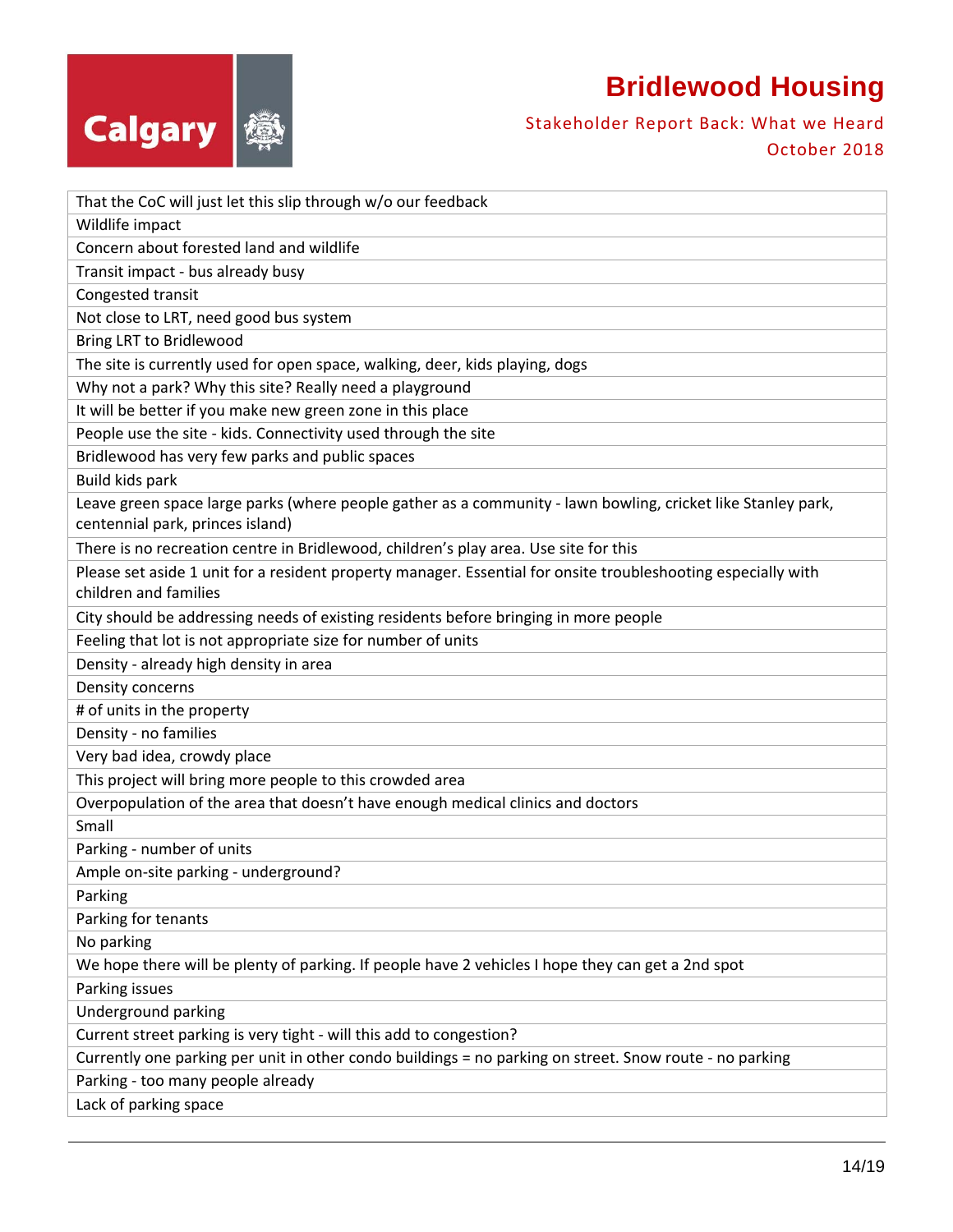

### Stakeholder Report Back: What we Heard October 2018

If you build underground parking (and I highly recommend you do) you need to offer 2 spaces for those with 2 vehicles

Concern about loss in property value

Property values

Property values of the buildings around the area

Property value concerns

Property values decrease

Property value concerns ‐ bought for retirement

The price of existing property goes down

Decreased property values

Property prices go down

Property values of the neighbour going down

If the city wants to build a property to devalue my condo, the city should buy my property or pay me my loss I will lose property value in my condo. Will the government reimburse me for that \$20000

I will lose my property value

How will the development affect property values in Bridlewood area?

Our property value may fall.

How about the owners who have put their life savings in to owning and selling a property of their own that now watch as their property value plummets as buyers now see low income housing instead of a clean, family friendly, safe walk at night neighbourhood

Decreased property values

Increase of crime

Concern about safety and lighting in lots

Can't do enough screening to keep out the bad guys

Security on doors to protect residents

Please stop we don't need crime in Bridlewood STOP STOP

The crime rate will go up it is not good for us, too bad

Safety concerns to residents in bridlewood

correlation of affordable housing and increased crime found online which makes me concerned. I won't let my kids walk down the street

Increased crime in the area

Concerned about the types of people moving in ‐ safety

Increased crime rates

Worked in rental property business for 15 years, no matter how much screening it is proven that crime rate increases and increased property damage

Crime rate goes up

Crime rate will go up close to Point of View Buildings

It means more crimes, there are 3 schools in the area ‐ it is not safe for the children

Experiencing crime already, concerned with the group of people who don't care and impact

Concern about increased crime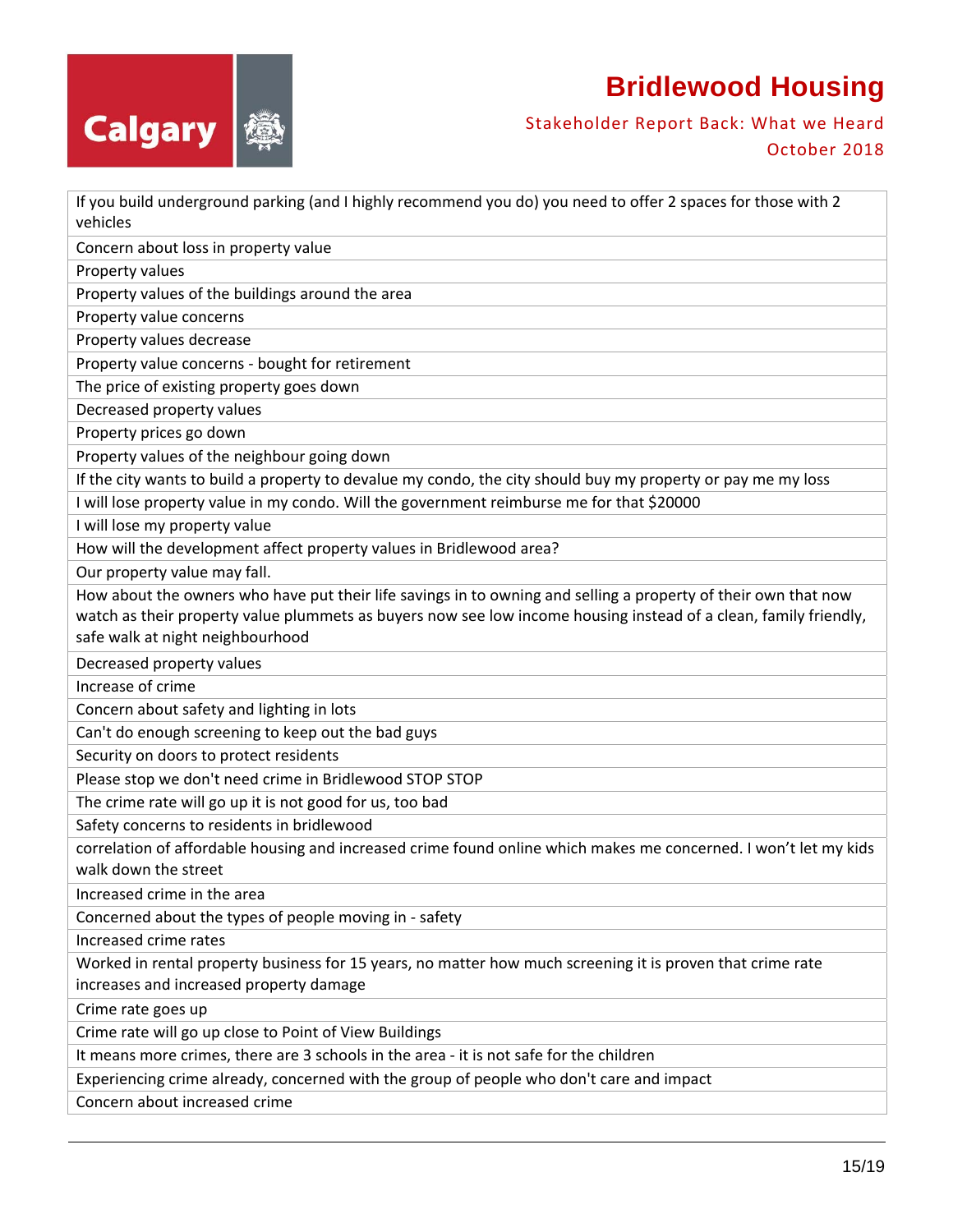



The crime rate will go up, we don't need crime. Too bad

The crime rate will go up every year

What sort of statistics are available with regards to crime (increase or decrease) with developments like this?

Increased density could lead to increased crime

#### Online Feedback:

Pedestrian pathways/access (currently desire lines) being paved/maintained/respected

Site drainage issues to be addressed

Existing woodland to be protected/maintained

Sensitivity of arch. design to existing neighbours

Additional pressure on transit ‐ rush hour is already standing room only

I am concerned that the city takes my money and gives it to people who make poor life choices. It's not the City of Calgary's job to build houses

No Concerns

Distance from services and train

#### **4. Do you see any unique opportunities for this project?**

#### In Person Feedback:

Kindergarten Must be done correctly - important to have supports in place for those in affordable housing More than just a roof over their head - integrate in to community. Nice mix of people to support everyone Pedestrian walkway and public space If done well it can be a vehicle to showcase placement of affordable housing throughout Calgary. I think that affordable housing should be spread throughout the city It can be a great help to the less fortunate members of the community None None Don't want project on Bridlewood The only opportunities I see are all negative and detracts from quality of life in this neighbourhood If something has to be built then nothing at all. Townhouses would be ok. I'm on the 3rd floor of POV condos, I don't want my view blocked Bad rap

Include tenants and owners on project that's being forced on them with no choice in saying no to it. Just build and ask questions later?

Design enhance the community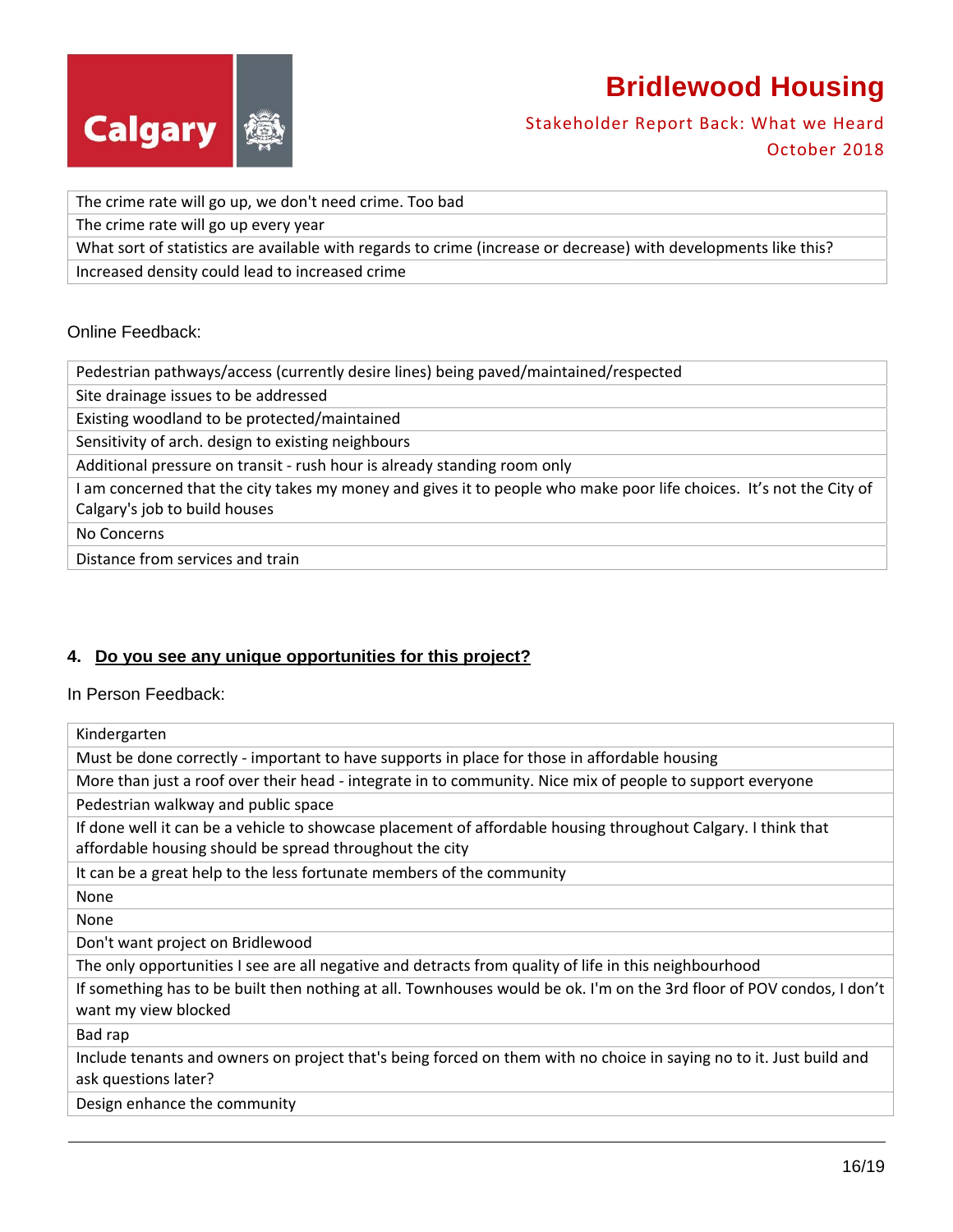



If you have truly challenged people on site, they would need to be on main floor. Their apartments would need to accommodate wheelchairs and have roll‐in showers, lower light access and wheelchair accessible cupboards Playground or park Park Playground, sport centre Park Green space for kids to play I'd like to see instead of this project: Park and playground / sports course A park A park for children Parking concern in the area

#### Online Feedback:

YES! Something at the forefront of sustainable urban community living and design ‐ gathering spaces, community hubs, more accessible green spaces/parkland, community gardens, priorities given to pedestrians not cars ‐ nature embracing architecture, not housing on a piece of land. VISION!!!

Get the community involved in developing the project..what do the families need, develop and fundraiser for a playground, volunteers to welcome newcomers. List of ESL volunteers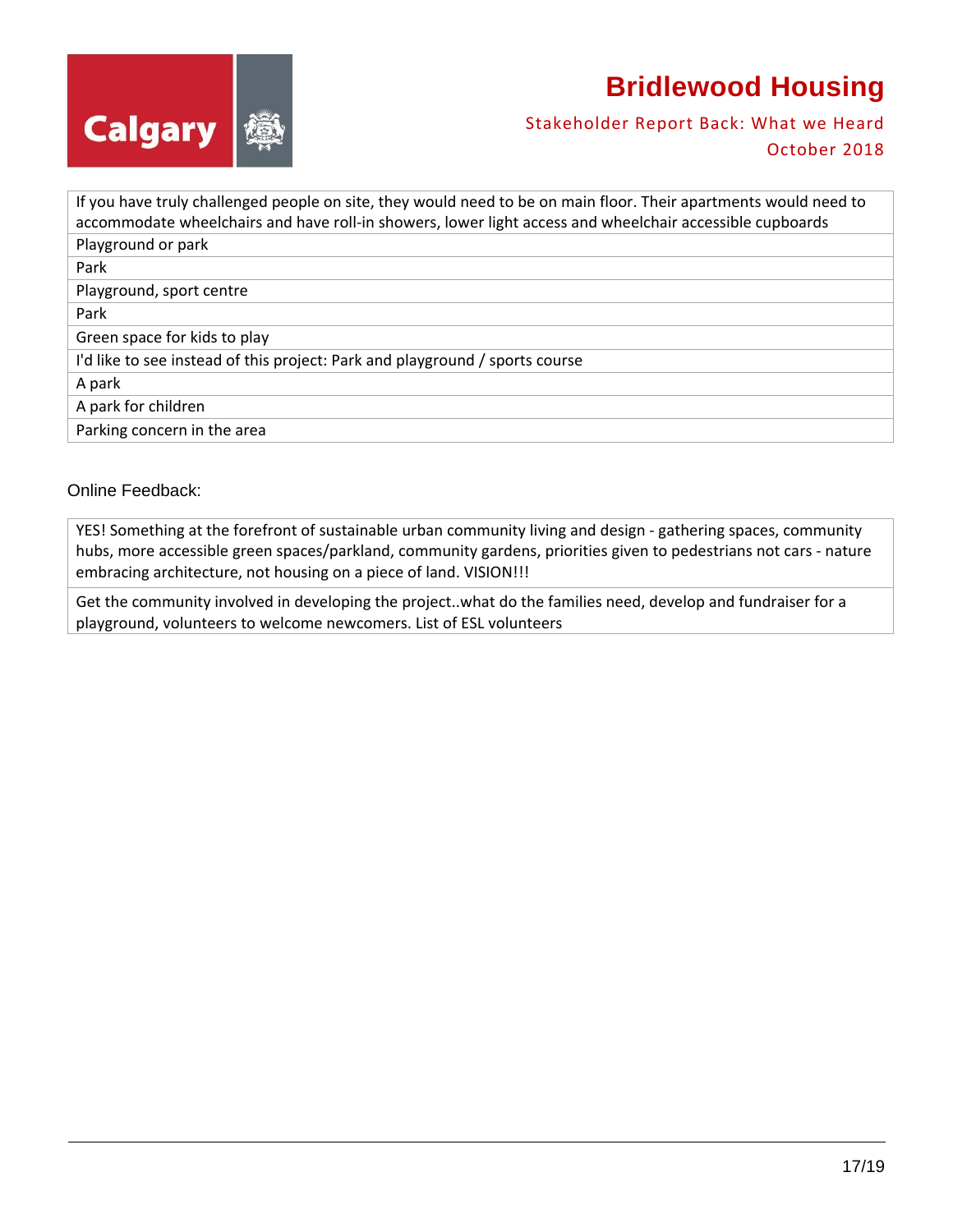

### Stakeholder Report Back: What we Heard October 2018

#### **Letter from Bridlewood Pointe of View Condominium Corporation**

To: Councillor Ward 13 Diane Colley‐Urquhart and Mayor Naheed Nenshi. Re: Bridlewood Affordable Housing Project. CC: All Councillors

I am writing to you today on behalf of the Board of Directors and the residents of the Bridlewood Pointe of View Condominium Corporation located at 16320 24<sup>th</sup> St. S.W. in Calgary's Ward 13. It is with great dismay we learned last week second hand, that there is an affordable housing project planned and already funded for the former Fire Hall land that is directly adjacent to our property at 2375 162 Ave. S.W.

In past discussions we had been promised that we would be consulted should any change to this land be proposed but there has been a shocking lack of any information or even notice to our board on this project. We note that it is claimed that local businesses have been consulted, but the only group that really matters, the board of the adjoining property has received no notice whatsoever. This is a massive failure to communicate to the key stake holder and as a result this proposal came as a major and unwelcome shock to us.

Our board discussed this issue in detail at our meeting last week and unanimously agreed to oppose this project. This project is not in our best interests and it is not in the best interests of this area, which must come before any other consideration. We are the people that have invested our life savings and time into establishing a home and a place for our families in this area, and our concerns need to be considered paramount.

This area does not have room for another high-density housing project. We already have 7 very large high-density housing projects within several blocks of each other in this area. All these projects are highly under served by city resources despite the millions upon millions of tax dollars that are taken from them each year with little if any return from the city in terms of facilities. We do not need another project competing for limited resources in this area. There must be a limit to how many of these projects are permitted to be crammed into one area.

This proposal will have a major negative impact on parking in the immediate area. Parking is already a daily nightmare for our residents. The city's constant approval of condominium projects with insufficient parking has resulted in the streets being clogged with cars. Several years ago, the city took away about half our street parking making the situation even worse. We expect to lose the other half when the ring road opens.

The addition of this project on top of the other buildings in the immediate area will result in a huge parking headache for everyone and diminished quality of life. It is already necessary for people to sometimes walk several blocks from an available parking spot back to their condo, that is not right. I can see quite clearly that condo owners will have to start parking in among the houses 3 or 4 blocks away when this new project opens, and you will have to deal with the complaints from those single detached house residents as well.

The current untenable situation with parking on  $24<sup>th</sup>$  St. S.W. with it being a designated Snow Route is also adding to the problem and will be greatly exacerbated by the addition of this project. 24<sup>th</sup> St is now a dead-end road and will always be that way with the ring road construction underway. The Snow Route designation for this street needs to be dropped and the time restrictions on parking as well, there is no reason for either of these parking barriers to remain in place.

Another major consideration for us is the complete lack of facilities for children in the area. Our children currently seem to end up playing in parking lots at great risk to them because there is literally no where for them to go. Despite the millions in tax dollars we have paid in just our own complex in the last 15 years, the city has made no effort to build a tot lot or anything else in our direct area. It seems our money is spent everywhere but here and that simply must stop. We are very